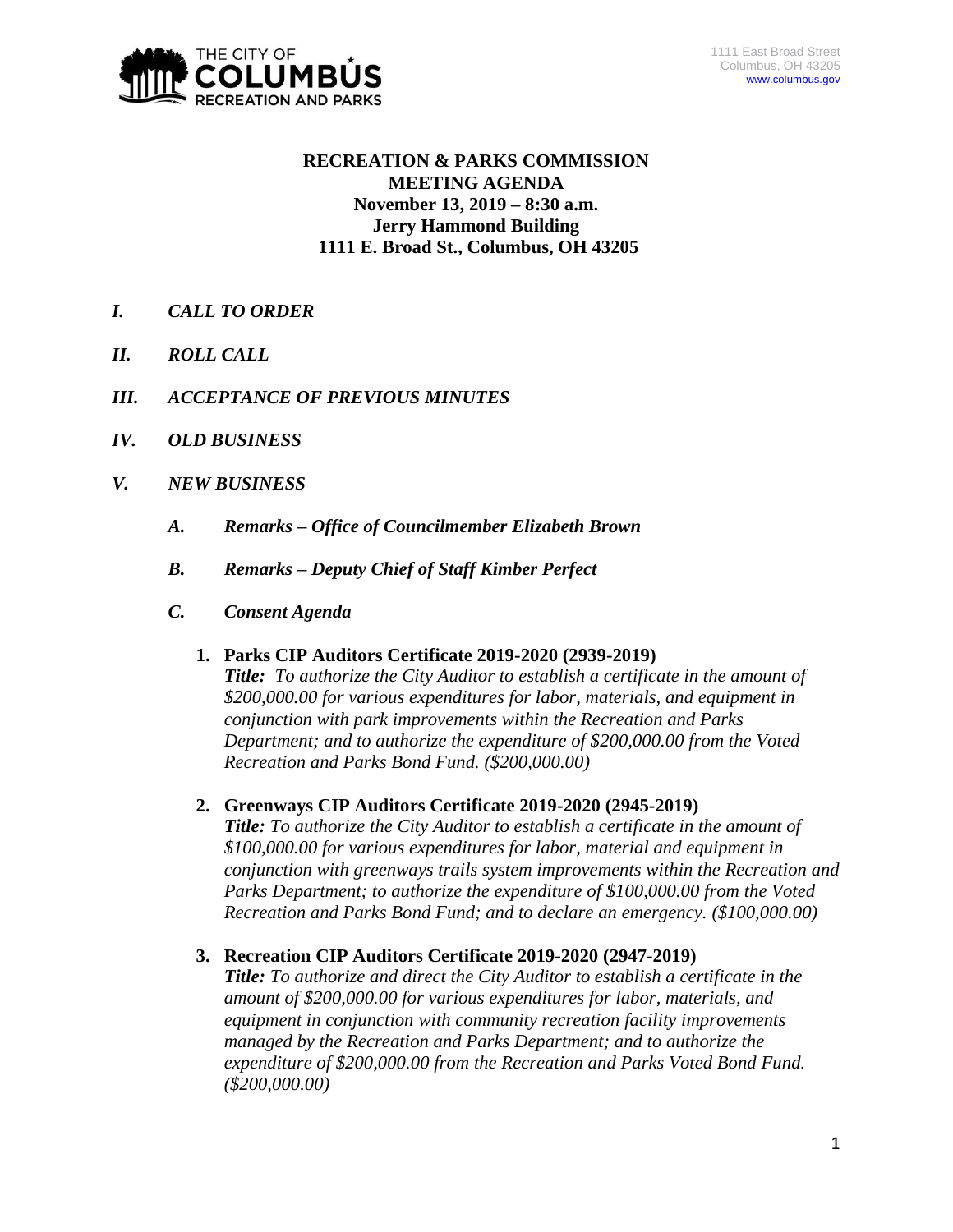

### **4. Sports Facilities CIP Auditors Certificate 2019-2020 (2964-2019)**

*Title: To authorize and direct the City Auditor to establish a budget reservation in the amount of \$75,000.00 for various expenditures for labor, material and equipment in conjunction with sports facilities improvements within the Recreation and Parks Department; to authorize the expenditure of \$75,000.00 from the Voted Recreation and Parks Bond Fund; and to declare an emergency. (\$75,000.00)*

## *D. Administration Agenda*

### **5. CIP Staff Billing 2019-2020 (2938-2019)**

*Title: To authorize and direct the City Auditor to establish a certificate in the amount of \$1,000,000.00 for the reimbursement of staff time related to the administration of Recreation and Parks 2019-2020 Capital Improvement Projects; and to authorize the expenditure of \$1,000,000.00 from the Voted Recreation and Parks Bond Fund. (\$1,000,000.00)*

### **6. Columbus Senior Creative Facility Planning (2948-2019)**

*Title: To authorize the Director of Recreation and Parks to enter into a contract with Pizzuti Solutions, LLC for professional services to study the programming and space needs of the department's existing senior creative facilities, to authorize the expenditure of \$68,000.00 from the Recreation and Parks Bond Fund; and to declare an emergency. (\$68,000.00)*

## **7. Turnberry Golf Course Concessions 2020 (2949-2019)**

*Title: To authorize and direct the Recreation and Parks Department Director to enter into contract with Lill's Concessions, LLC, for food concessions/catering at Turnberry Golf Course.*

#### **8. Raymond Memorial Golf Course Concessions 2020 (2950-2019)**

*Title: To authorize and direct the Director of Recreation and Parks to enter into contract with Schmidt Hospitality Concepts for food concessions/catering at Turnberry Golf Course. (\$0.00)*

## **9. Sports Equipment Winter 2019 (3004-2019)**

*Title: This ordinance is to authorize the Director of the Finance and Management to enter into a contract with Deere and Company in care of AG-Pro Ohio LLC for the purchase of One (1) Gator and into contract with Baker Vehicle for the purchase of One (1) Turf Groomer for the Department of Recreation and Parks – Sports Section; to authorize the expenditure of \$17,783.79 from the Recreation and Parks Voted Bond Fund and the Recreation and Parks Permanent Improvement Fund. (\$17,783.79)*

The Purchasing Office advertised formal bid RFQ013908 for one Gator. Three (3) bids were received as follows: